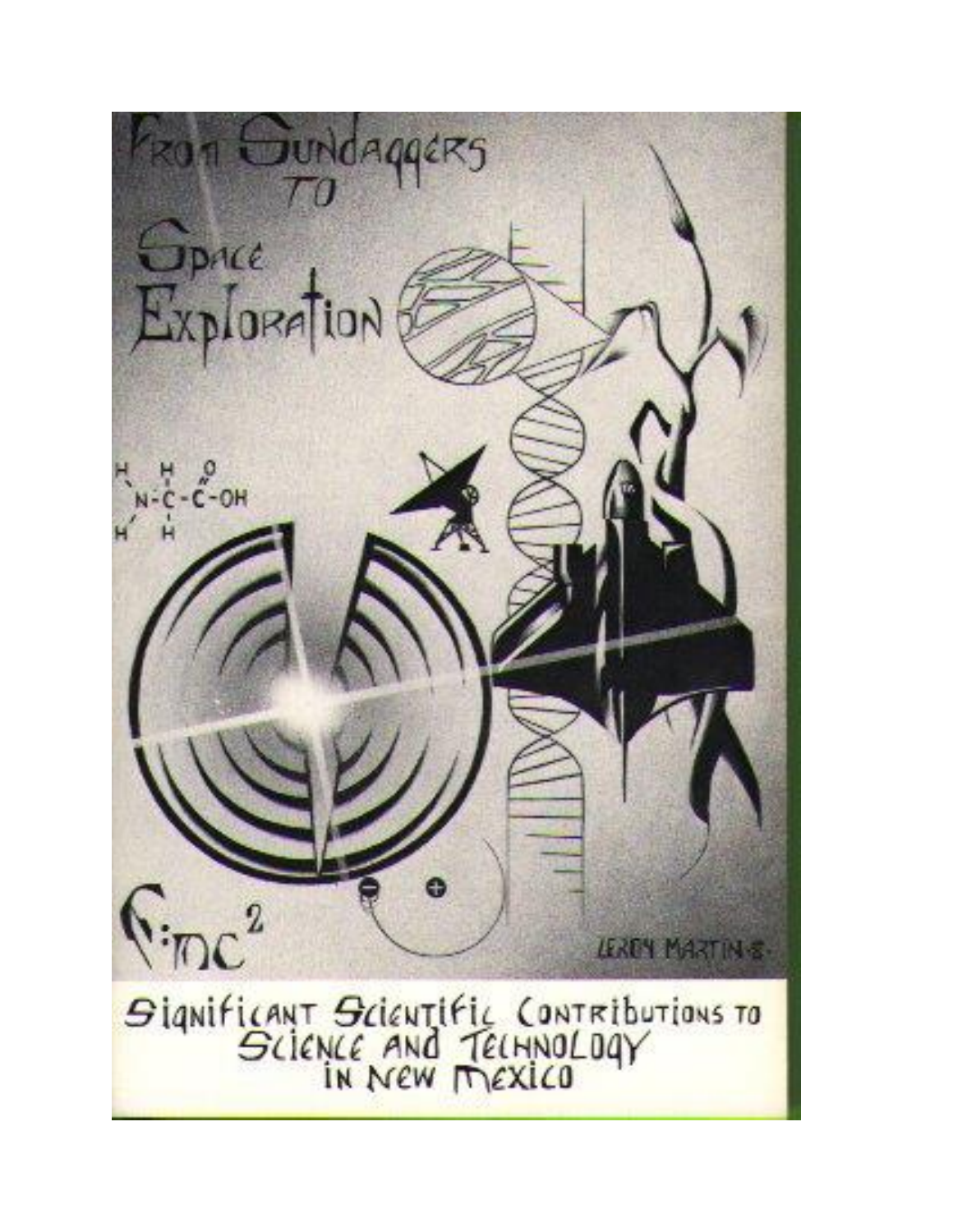# **Table of Contents**

# Introductions

Governor Toney Anaya of the State of New Mexico Superintendent Alan Morgan, State Dept. of Education President Tom Farer, University of New Mexico Superintendent Lillian Barna, Albuquerque Public Schools Editors David Hsi and Janda Panitz Acknowledgements

# Science in New Mexico: Origin and History *Ernest A. Mares, J. A. Schufle and McAllister H. Hull*

### Science and Technology

# Agriculture

*George L. McNew, Philip J. Leyendecker, Gordon Watts* Archaelogy and Anthropology *Linda S. Cordell and David E. Stuart* Education *Hilde Howden, Nancy Finley, Julianne N. Green, Alan Posich, Patrick Scott and Vern Witten* Energy

Preamble - *A. William Snyder* Electricity - *Jack L. Wilkins, Arthur L. Martinez and Mary Zimmerman* Geothermal Energy - *Morton C. Smith* Nuclear Energy - *A. William Snyder* Oil and Gas - *J. J. Taber* Solar and Wind Energy - *Virgil L. Dugan* Uranium and Coal *Morris F. Stubbs* Engineering and Technology *Gerald W. May and J. Derald Morgan* Environmental Sciences *Charles C. Reith and Gerald W. Thomas* Geology *Barry S. Kues, Clay T. Smith, Robert M. North, Spencer G. Lucas, Stuart A. Northrop, Christina L. Balk and Robert W. Eveleth* Space Exploration *Reta Beebe* Space Science and Astrophysics *Marcus Price* Universities, Institutes, and Centers of Study Defense and Science in New Mexico *Ward Alan Minge and Arthur H. Guenther* Los Alamos National Laboratory

Sandia National Laboratories

Kirtland Air Force Base